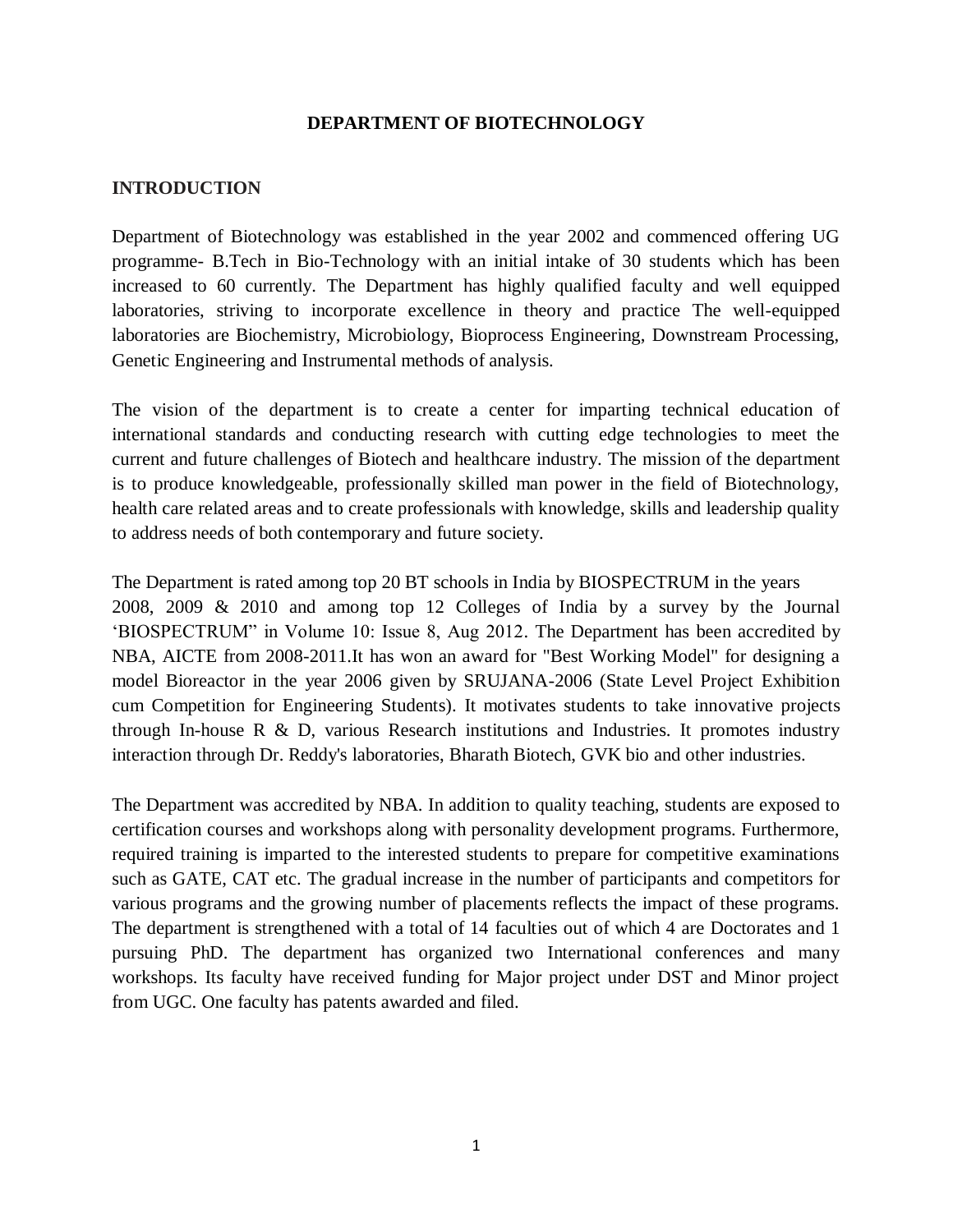# **Doctorates in BT**

| S.No | <b>Name of the Faculty</b> | <b>Degree</b><br>Awarded | <b>No. of Publications</b> |  |  |
|------|----------------------------|--------------------------|----------------------------|--|--|
|      |                            |                          | (journals/conferences)     |  |  |
|      | Dr. N. Sunil Kumar (HOD)   | 1993                     |                            |  |  |
|      | Dr. D. Sailaja             | 1995                     |                            |  |  |
|      | Dr. K. V. Pavani           | 1997                     |                            |  |  |
|      | Dr. K. Krishnam Raju       | 2008                     |                            |  |  |

# **Research Projects/FDP's/Seminar Grants/Sanctioned**

| S.No | <b>Name of the Faculty</b> | <b>Title</b>   | the  <br><b>Name</b><br>of | Amount   | Year |
|------|----------------------------|----------------|----------------------------|----------|------|
|      |                            |                | <b>Funding</b>             | in Lakhs |      |
|      |                            |                | <b>Agency</b>              |          |      |
|      | Dr. D. Sailaja             | Seminar grant  | <b>AICTE</b>               |          | 2008 |
|      |                            |                |                            |          |      |
|      | Dr. K. Krishnam Raju       | R&D Project    | <b>DST/SERB</b>            | 22       | 2012 |
| 3.   | Dr. K. Krishnam Raju       | R & D Project- | <b>UGC</b>                 | 4.45     | 2014 |
|      |                            | Minor          |                            |          |      |

# **Resource Mobilization for Research (TEQIP-II)**

| S.No             | Name of the     | <b>Title</b>                          | of<br><b>Name</b> | Amount | Year    |
|------------------|-----------------|---------------------------------------|-------------------|--------|---------|
|                  | <b>Faculty</b>  |                                       | the               |        |         |
|                  |                 |                                       | <b>Funding</b>    |        |         |
|                  |                 |                                       | <b>Agency</b>     |        |         |
| 1.               | Dr. D .Sailaja  | <b>Industry Interaction Programme</b> |                   |        |         |
|                  |                 | conducted by Dr. Reddy's Labs in      |                   |        |         |
|                  |                 | collaboration with CII.               | <b>TEQIP-II</b>   | 20,000 | 2013    |
|                  |                 | Prashanth Gudate, Head, QC, Dr.       |                   |        |         |
|                  |                 | Reddy's Labs, Hyderabad               |                   |        |         |
| 2.               | Dr. D .Sailaja  | <b>Faculty Development Programme</b>  |                   | 50,000 | 2013    |
|                  |                 | (FDP) on Microbial and Molecular      |                   |        |         |
|                  |                 | Techniques, Dr. K. Thomas Kiran,      | <b>TEQIP-II</b>   |        |         |
|                  |                 | Nitza Biologicals                     |                   |        |         |
| 3.               | Dr. D .Sailaja  | <b>Faculty Development Programme</b>  |                   | 50,000 | 2013    |
|                  |                 | (FDP) on Gene Cloning, Dr. V.         | <b>TEQIP-II</b>   |        |         |
|                  |                 | Madhav Rao, Nitza Biologicals         |                   |        |         |
| $\overline{4}$ . | Mr. C. Srikanth | <b>Faculty Development Programme</b>  | <b>TEQIP-II</b>   | 20,000 | 2014-15 |
|                  |                 | (FDP)- PhD Scholar support            |                   |        |         |
|                  |                 |                                       |                   |        |         |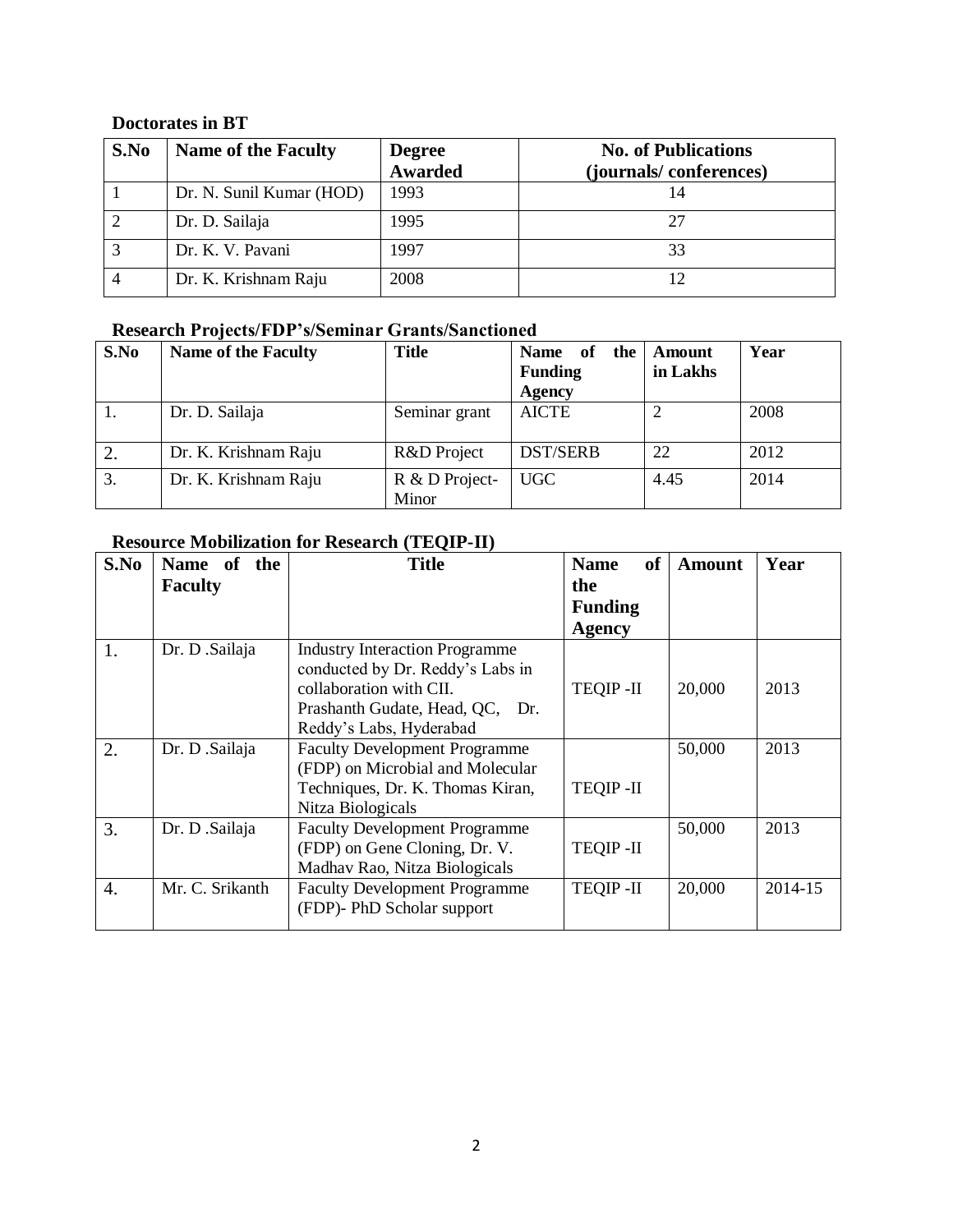### **FACULTY AND THEIR PUBLICATIONS**

### **Dr. K.V.Pavani (ID-530) Associate Professor of BT.**

**Qualifications:** Ph.D in Biochemistry, Sardar Patel University

(PhD completion in 1997), **M.Sc (**Life Sciences) (Sardar Patel University).

**Experience:** 19 years **Research Interest:** Nano biotechnology, Environmental Biotechnology

#### **Journal Publications/Conference Proceedings: 8**

#### **Journal Publications**

- 1. Evaluation of potential bio-control agents on root-knot nematode Meloidogyne incognita and wilt causing fungus Fusarium oxysporum f.sp. conglutinans in vitro Rajinikanth Rompalli1\*, Sreenivasa Rao Mehendrakar and Venkata Pavani Kantabathini 2016, Vol. 1, 15(19),798-805. SCImago JR: 0.26
- 2. Colletotrichum truncatum and C. fructicola are responsible for the cause of anthracnose on chili in South west India. C.S. Chethana, P. Chowdappa and K.V. Pavani. Indian Phytopathology. 2015, 68 (1) 270-278. NAAS- 4.59.
- 3. Five species of Colletotrichum are responsible for anthracnose on black pepper in South India based on morphological and multi-loci gene analyses. C.S. Chethana, P. Chowdappa, K.V. Pavani, C.N. Biju, R. Praveena and A.M. Sujatha. International Journal of Advanced Biotechnology and Research. 2015,  $6(3)$ , 327-342. IF – 2.41.
- 4. Multilocus phylogenetic analysis reveals two Colletotrichum species associated with onion anthracnose in southwest India. P. Chowdappa, C.S. Chethana and K.V. Pavani. Journal of Plant Pathology 2015, 97 (1), 77-86. IF – 1.04.
- 5. Differentiation of Phytophthora boehmeriae and P. capsici isolates associated with foliar blight of chillies based on protein and isozyme profiles. S. Madhura ,P. Chowdappa and K.V. Pavani. Indian Phytopathology. 2016, Vol. 69, No.1,47-52. NAAS- 4.59.
- 6. Aggressiveness of Phytophthora boehmeriae and P. capsici isolates from India on hot pepper (Capsicum annum L) S. Madhura, P. Chowdappa, and K.V. Pavani. Pest Management in Horticultural Ecosystems. 2015, Vol. 21, No.2, 203-209. IF – 0.016.
- 7. Synthesis of silver nanoparticles using extracts of calotropics gigantean flowers K.V.PAVANI and K.Gaya thramma. International Journal of research in Pharma Certical and nanosciences 2015,4(4),236-240.

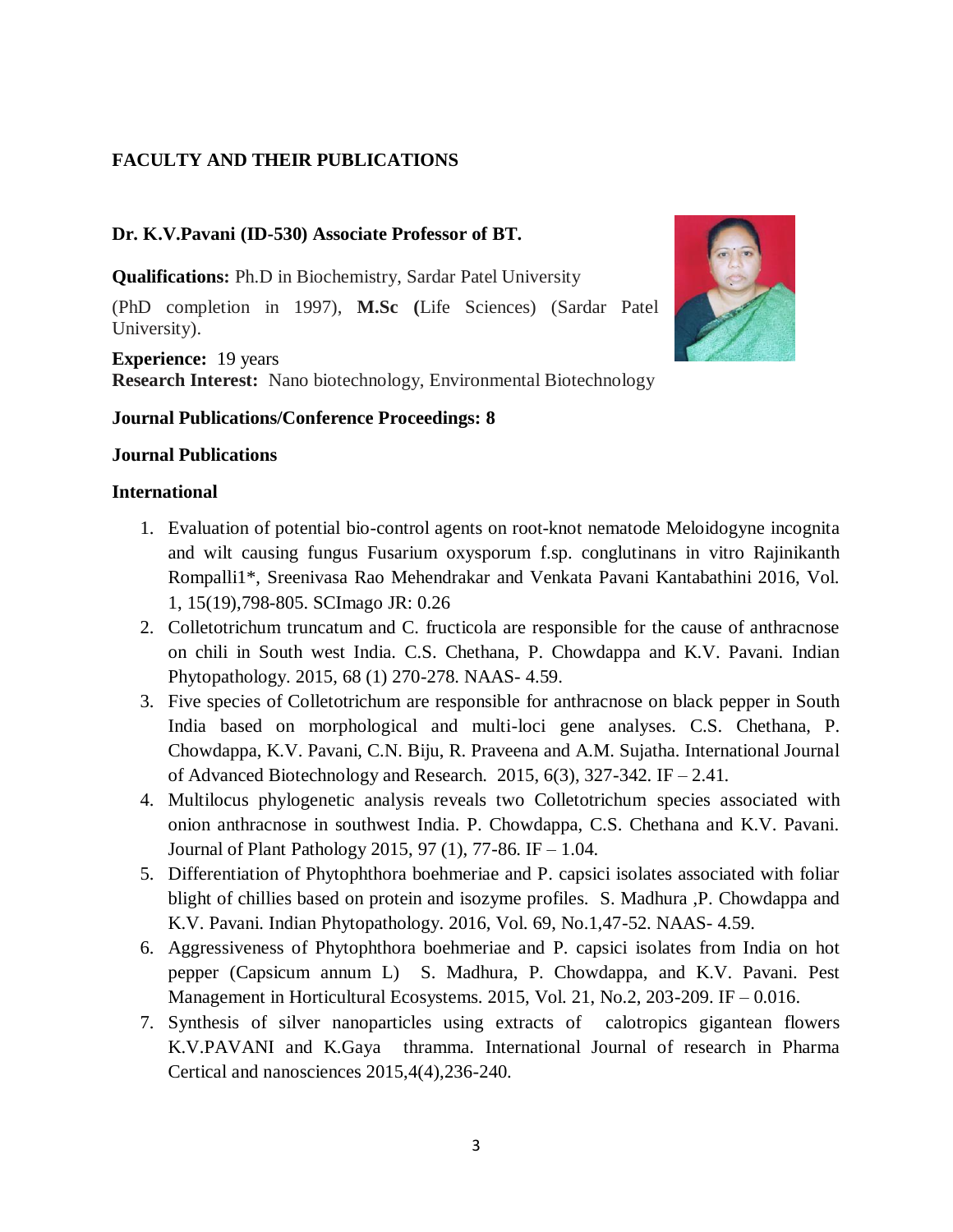8. Synthesis of silver nanoparticles using cane molasses and their antibacterial activity on air flora and water flora K.V.PAVANI and K.Sreedevi Der Pharmacia Lettre,2016,8(2) 366-371.

### **Dr. K. KrishnamRaju (ID-839) Associate Professor**

**Qualifications:** Ph.D (Biochemistry) (University of Mumbai / Bhabha Atomic Research Centre, 2008), **M.Sc (Genetics & Plant breeding)**(A. N. G. Ranga Agricultural University, 2002).

#### **Experience: 7** years

**Research Interest:** Molecular biology of Apoptosis in unicellular systems.

### **Journal Publications/Conference Proceedings: 12**

#### **Journal Publications**

- 1. Shaik Mustafa, B. Umamaheswara Rao, M.S.Surendra babu, Kalidindi Krishnam Raju, and G.Nageswara Rao (2015) Synthesis, characterization and biological activities of pendant arm- pyridyl-tetrazole cu(11) complexes; DNA binding /cleavage activity and cytotoxic studies (Chemistry and Biodiversity, Volume: 12; Pages: 1516-1534.
- 2. Kalidindi K. Raju, Sumathi Natarajan and Sunil Kumar N, Anil Kumar.D, Role of cytoplasmic deadenylation and mRNA decay factors in yeast apoptosis, FEMS Yeast Research, Vol:15, Issue 1, pp1–11;Online ISSN: 1567-1364, February, 2015.
- 3. SatyendraGautam, KalidindiRaju and M. ZafriHumayun (2012) "SOS induction and mutagenesis by dnaQ missense alleles in wild type cells" Journal name: Mutation Research; Volume: 735; pages: 46– 50.
- 4. AshisChowdhury, Kalidindi K. Raju, SwathiKalurupalle, and SundaresanTharun (2012) Both Sm-domain and C-terminal extension of Lsm1are important for the RNA-binding activity of the Lsm1–7–Pat1 complex. Journal name: RNA, Volume:18; pages:936-944.
- 5. News Article: Atlanta based Health and Medicine News article NewsRx Aug 13, 2007 New data from K KRaju et al illuminate research in Microbiology.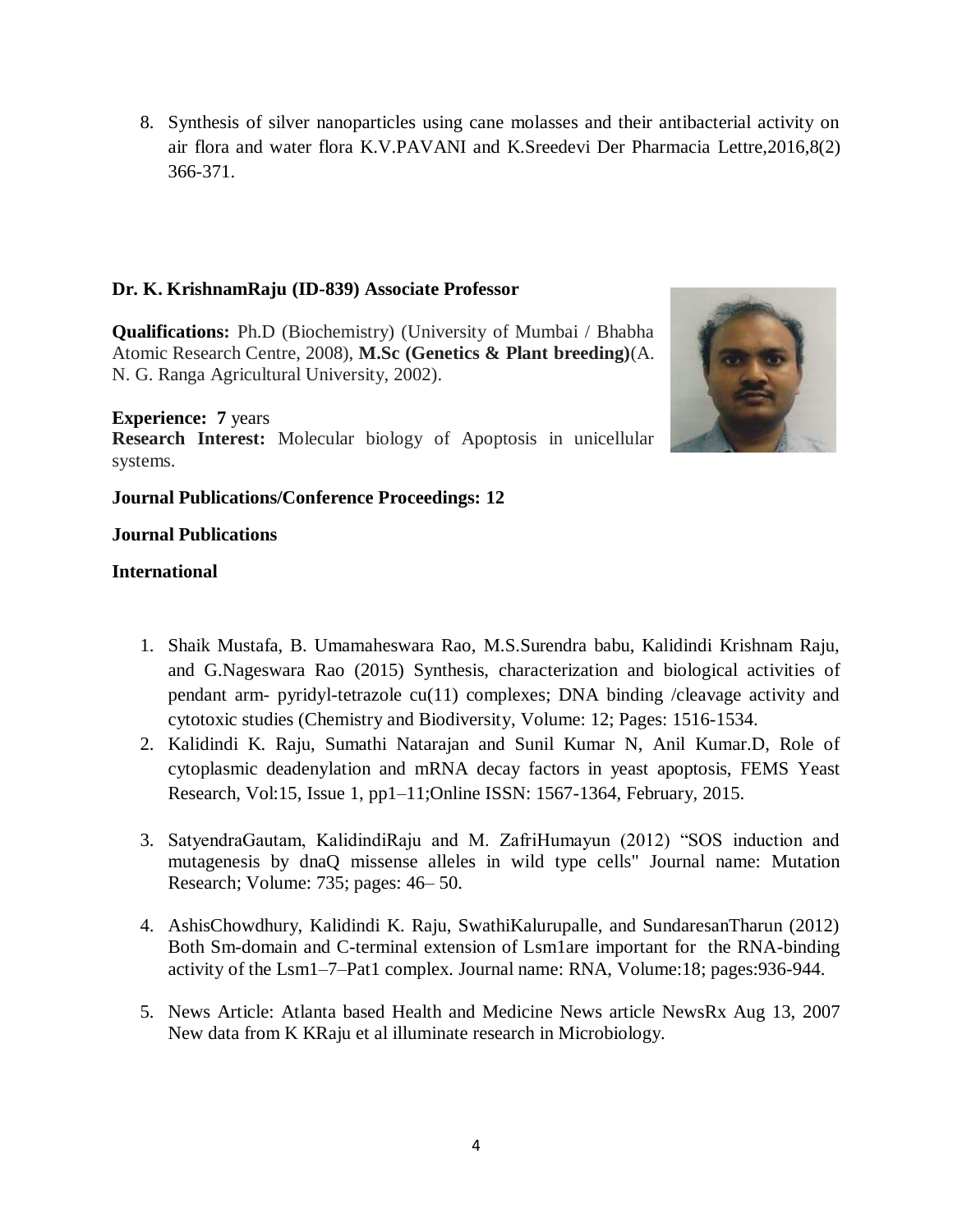- 6. Genebank Submission: Cloned and sequenced 2.631 kb polysaccharide deacetylase gene, partial cds from *Xanthomonascampestrispv. glycines*Strain AM2.(Genbank accession no. DQ394570) Authors: Raju, K. K., Misra HS, and A. Sharma; Year: 2007.
- 7. Raju, K. K., Misra, H. S, and A. Sharma (2007)Xanthomonascaspase displays an inherent PARP-like activity. (Journal Nmae: FEMS Microbiology Letters Volume 272, pp. 259-268(10).
- 8. Raju, K. K., S. Gautam, and A. Sharma (2006) Molecules involved in the modulation of rapid cell death in *Xanthomonas.*Journal of Bacteriology. 188: 5408-5416.

### **Conference Proceedings**

### **International**

- **1.** Paper Presentation in the  $7<sup>th</sup>$  international conference on yeast biology held at IIT Mumbai, December 10-13<sup>th</sup>, 2011. Title of the paper: Role of LSM1 in mRNA decapping and degradation, page # 13; Volume No. 7.
- **2.** Presented invited seminar at WOBRI, Biopolis; Singapore on 21st Feb, 2007. Topic: The multiple roles of neuregulins in human brain.

### **National**

- 1. Attended national conference on proteomics and expression systems held at CCMB Hyderabad 2006.
- 2. Poster presentation in the DAE BRNS symposium on molecular biology of stress Response held at BARC, Mumbai; Dec 2005. Topic: molecules modulating PCD in Xanthomonas, Poster No. 45.

### **MS. M. SUHASINI GOLDAMEIR (ID-1113), ASST. PROFESSOR IN BIOTECHNOLGY**

**Qualifications: M.Tech**(Biotechnology) (JNTU-H, December2010), B.Tech biotechnology (JNTU-H, 2008)

### **Experience: 1 year**

**Research Interest**: Regenerative medicine, Fermentation studies, Ecofriendly novel products synthesis, etc.

### **Journal Publications /Conference Proceedings: 03**

- 1. Published paper on" Rifamycin B production improvement studies" at AP Science Congress 2010 conducted by JNTU-Hyderabad and AP Akademi of Sciences.
- 2. Published a paper "Production of Rifamycin SV from immobilized cells of *Amycolatopsismediterranei* OVA5" at the National conference on "Biotechnology perspectives in the new millennium" conducted at SNIST, Hyderabad.

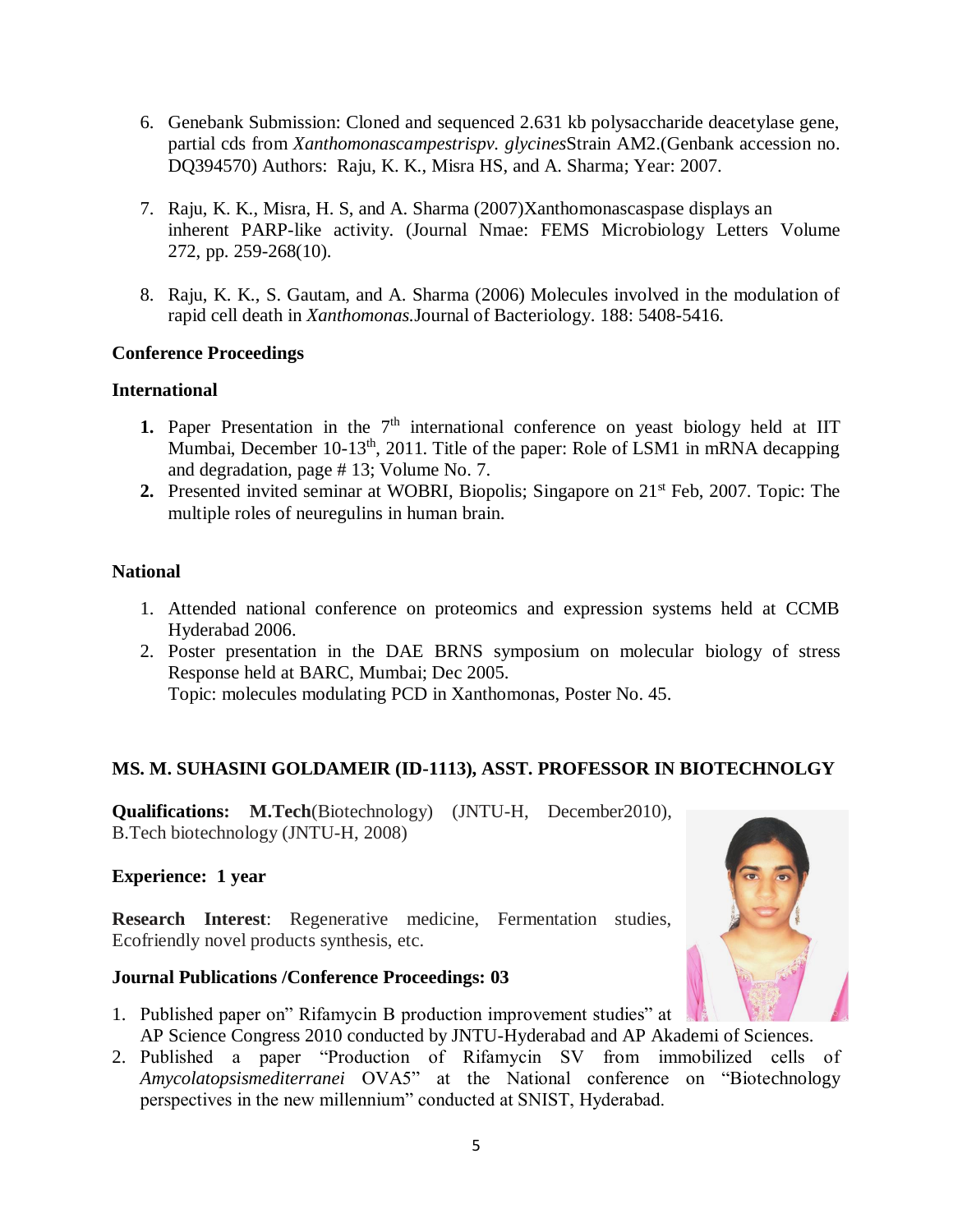3. Published a paper on "Ecofriendly production of Rifamycin B" at workshop on "Pollution in Greater Hyderabad".

### **Dr. N. SUNIL KUMAR (ID-584), ASSOCIATE PROFESSOR & HEAD DEPARTMENT OF BIOTECHNOLOGY**

**Qualifications: Ph. D** IN LIFE SCIENCE (**GENETICS**),Osmania University, 1993, **M. Sc GENETICS** Osmania University, 1984.

**Experience: 14** years Industry, **9** years Teaching



**Research Interest:** Environment Biotechnology, Molecular Biology and Genetic Engineering.

**Research Guide:** Co-guide for 4 JNTUH registered scholars

**Journal Publications/Conference Proceedings: 14**

### **Journal Publications**

- 1. Pandurangaiah S1, Ravishankar KV, Shivashankar KS, Sadashiva AT, Pillakenchappa K, **Narayana S K**, Differential expression of carotenoid biosynthetic pathway genes in two contrasting tomato genotypes for lycopene content.J Biosci. 2016 Jun;41 (2):257-64.
- 2. Original Research Article: Polyhydroxyalkanoate Producing Novel Bacillus sp., SKM11 isolated from Polluted Pond Water,K.Chaitanya, P.Nagamani, S.K.Mahmood and **N.Sunil Kumar**, International Journal of Current Microbiology and Applied Sciences ISSN: 2319-7706 Volume 4 Number 6 (2015) pp. 1159-1165.
- 3. Kalidindi K. Raju, Sumathi Natarajan and **Sunil Kumar N**, Anil Kumar. D, Role of cytoplasmic deadenylation and mRNA decay factors in yeast apoptosis, FEMS Yeast Research, Vol:15, Issue 1, pp1–11;Online ISSN: 1567-1364, February, 2015, [Impact Factor: 2.44]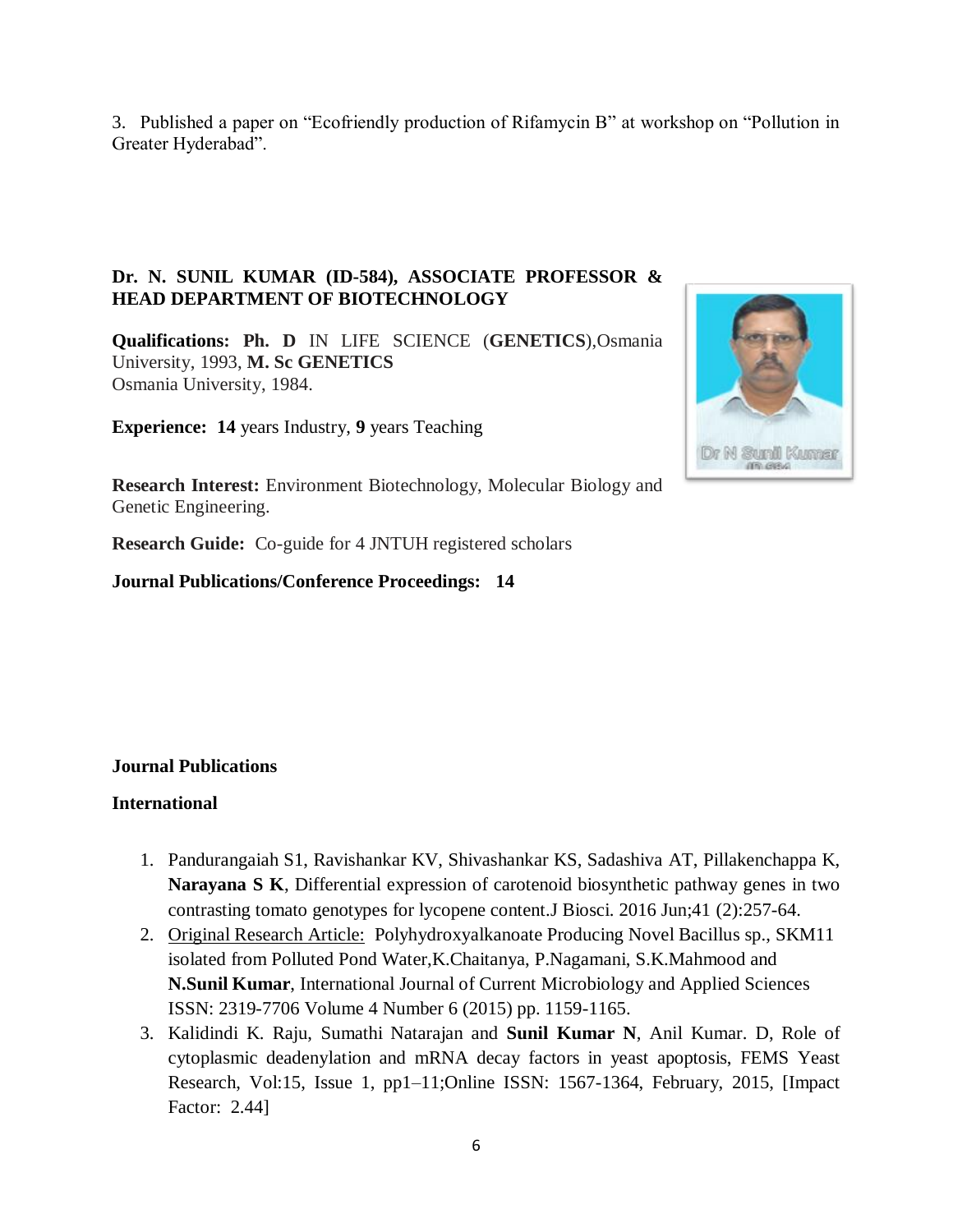- 4. Chaitanya. K, Mahmood. S. K , Rana Kausar, **Sunil Kumar. N,** Biotechnological Production of Polyhydroxyalkonates by Various Isolates: A Review, International Journal of Pharmaceutical Science Invention Volume 3 Issue 9,September 2014, PP.01-11; ISSN (Online): 2319 – 6718, ISSN (Print): 2319 – 670X,.[AQCJ Impact Factor 1.695 :2013; h-Index-10]
- 5. Chaitanya.K, Mahmood.S.K, Ranakausar, **Sunil Kumar. N,** Polymer producing bacteria showing siderophore with chrome azurol S (CAS) agar plate assay, International Journal of Scientific and Research Publications, Volume 4, Issue 12, p 1-3, December 2014; ISSN 2250-3153, [Impact Factor 1.22 :2013]
- 6. K.V.Pavani, Gayathramma, K., **N. Sunil Kumar**. Optimization of culture conditions affecting Carboxy methyl cellulose production by Aspergillus species. World Journal of Agriculture Research. Vol. 1, No. 4,pp. 65-69,2013.
- 7. K.V.Pavani, **N. Sunil Kumar**. "Adsorption of iron and synthesis of iron nanoparticles by Aspergillus KVP- 12'. American Journal of Nanomaterials, Vol.1, No.2, pp.5-8, 2013.
- 8. K. V. Pavani, **N. Sunil Kumar**, "Adsorption of Iron and Synthesis of Iron Nanoparticles by Aspergillus Species Kvp 12". American Journal of Nanomaterials, 2013, Vol. 1, No. 2, 24-26 DOI: 10. 12691/ajn-1-2-2 Available online at http://pubs.sciepub.com/ajn/1/2/2 © Science and Education Publishing.
- 9. Synthesis of Lead Nanoparticals by Aspergillus species, K.V. Pavani, **N. Sunil Kumar** and B.B. Sangameswaran, A Short Communication, Polish Journal of Microbiology,2012, Vol. 61, No 1, 61–63.
- 10. K.V.Pavani, Gayathramma K, **N. Sunil Kumar**. Plants as ecofriendlynanofactories –A review. Journal of Bionanoscience, Vol.6, pp.1-6, 2012.
- 11. K.V.Pavani, **N.Sunil Kumar**, B.B.Sangameswaran. Synthesis of lead nanoparticles by Aspergillus species. Polish journal of Microbiology.Vol.61, No.1,pp-61-63,(2012).
- 12. Ch. HemaBindu, S. Vishnupriya, A. Sandhya, K.V. Pavani, **N. Sunil Kumar**, Role of GSTM1 and T1 polymorphism in the development of Myopia, IUP Journal of Biotechnology, P 50-63, 2011.

### **Conference Proceedings**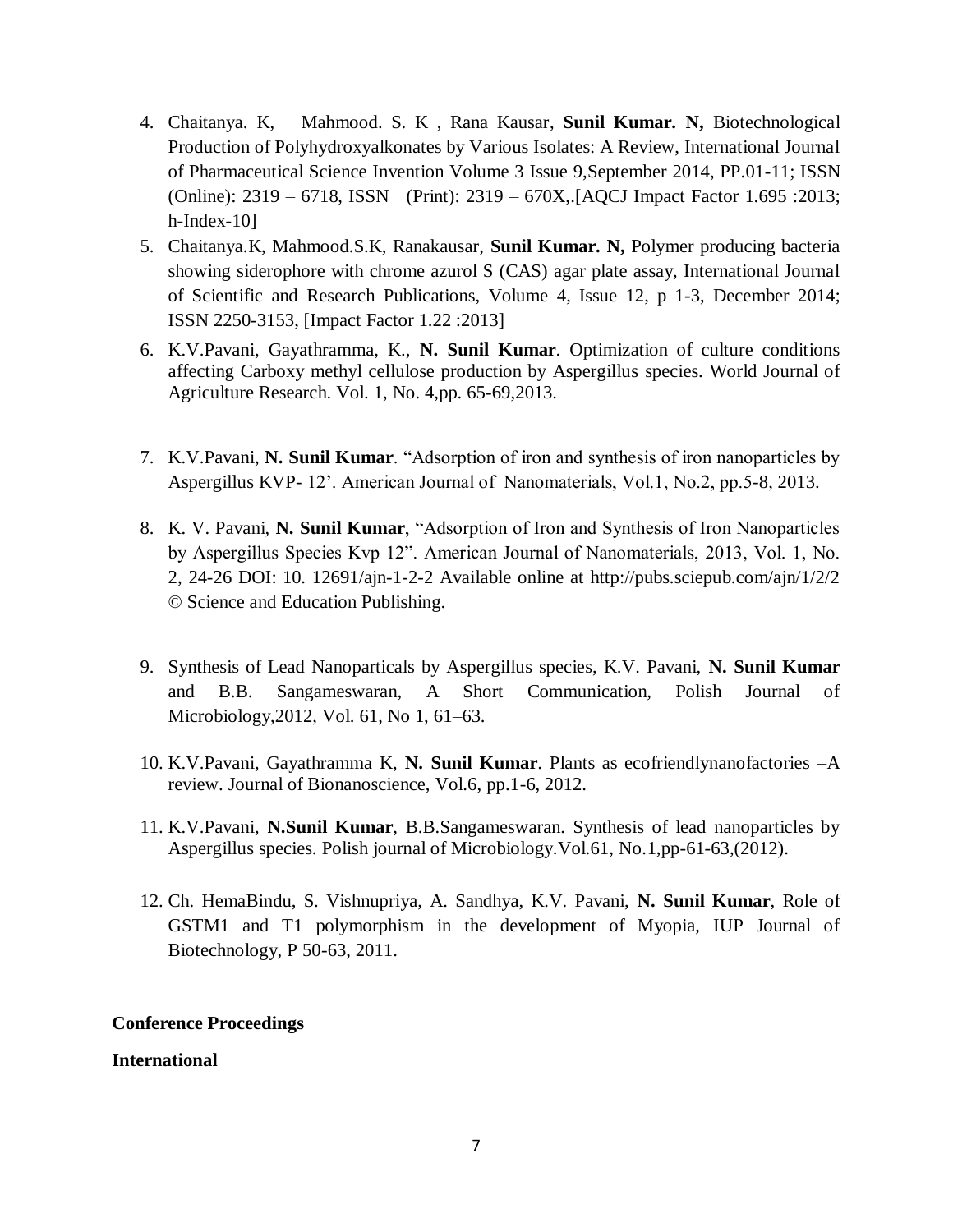- 1. **N. Sunil Kumar**, B.K. Sahay, Mohammed Ishaq, Serum Ceruloplasmin in Diabetes mellitus: A Comparative Analysis, Keystone Symposium Poster No.407, 1996.
- 2. ParveenJahan, PrasannaLatha.K, **Sunil Kumar. N**, Sailaja. B, Gazala A Khan, M.Ishaq, Increased Frequency of Haptoglobin Phenotypes with Alpha chains in type-2 diabetes: A meta analysis. XXXIII Annual conference of ISHG, Poster No.39, 2008.

### **DR. MRS.D .SAILAJA (ID-211), PROFESSOR & DEAN ENTREPRENEUR DEVELOPMENT CELL,Incubator**

**Qualifications:** Ph.D in Genetics, Osmania University, PhD completion in 1997, M.Sc( Genetics) Osmania University

**Experience:** 23 years **Research Interest:** Genetics Plant biotechnology Natural Products.

### **Journal Publications/Conference Proceedings: 27**

### **Journal Publications**



- 1. Optimization of some influential factors in maize genetic transformation through microprojectile bombardment. Sreenu P1,3., Sridevi M1,3., Sateesh Kumar P1., Reddy MK2., Sailaja D3 and \*Pavan Kumar G1. International Journal of Recent Scientific Research Vol. 7, Issue 4, p: 10517-10522, ISSN: 0976-3031 April, 2016
- 2. "Expression of Toll-like Recnceeptor 2 and Toll-like Receptor 4 in Chronic Periodontitis by Indirect Immunoflurosce" (JICD-15-OA-0233) D'Souza Romaladin, Bhat Kishore G, Nayak Ramakant, D Sailaja. Internatinal journal of clinical and biomedical research vol:2,issue:2. mar 2016
- 3. Enrichment of genetic linkage maps and mapping QTLs specific to seed strength: hardness/softness in guava (Psidium guajava L.) Aswath chenna reddy Padmakar B, (Ph.D); Kanupriya C, Ph.D; Madhavi L P, M.Sc.; Vasugi C, Ph.D.; Dinesh M R, Ph.D; Sailaja D, Ph.D; Scientia Horticulturae .
- 4. Isolation and Molecular Characterization of acne causing Propionibacterium acnes Roselin Polugari1 , Shailaja Raj Marla1 , Shailaja. International Journal of Scientific and Research Publications, Volume 6, Issue 6, June 2016. ISSN 2250-3153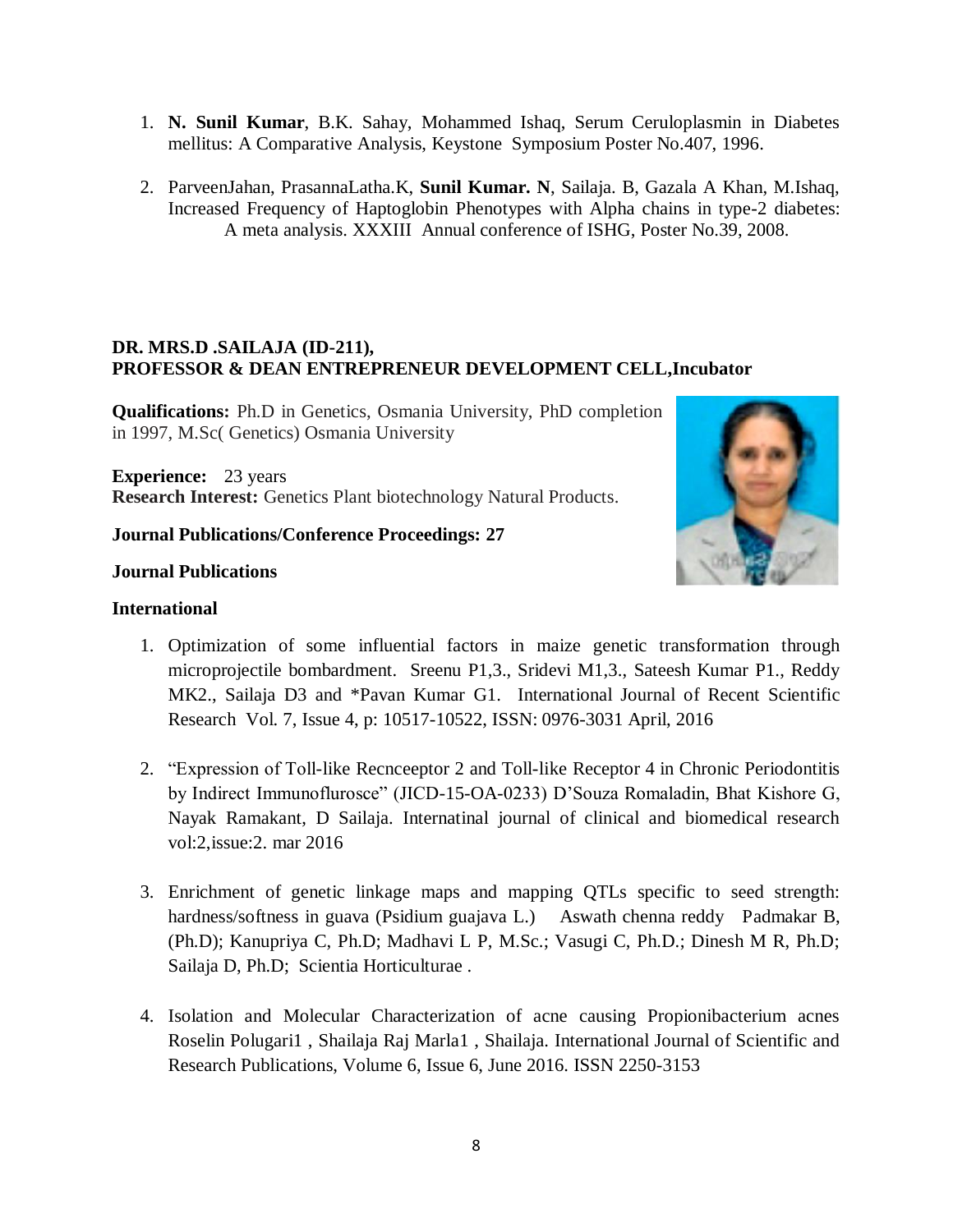- 5. Heterologous Protein Expression in Different Host Systems. Bindu Kodati, Sailaja Darbha and Raj Kumar Kunaparaju. Journal of Chemical and Pharmaceutical Research, 2016, 8(4): 1068-1074. IJSRP, Volume 6, Issue 6, June 2016 Edition [ISSN 2250-3153]
- 6. Mammalian Expression System and Improvisation for High Production. Bindu Kodati and Sailaja Darbha. International Journal of Science and Research, ISSN (Online): 2319- 7064, Impact Factor (2015): 6.391 .Volume 5 Issue 6, June 2016.
- 7. Microsatellite-Based DNA Fingerprinting of Guava (Psidium guajava) Genotypes. M.V.Naga Chaitanya, D.Sailaja, M.R.Dinesh, C.Vasugi, D.C.Lakhmana Reddy & C.Aswath. Springer Proceedings of the National Academy of Sciences, India Section B: Biological Sciences. Print ISSN: 0369-8211. Online ISSN: 2250-1746.October 2015.
- 8. Identification of suitable parents for the development of populations for mapping genomic regions controlling commercially favourable pomological traits in guava (Psidium.Guajava). M.V.Naga chaitanya, M.R.Dinesh, S.Ramesh, D.Sailaja, C.Vasugi, C.Ashwath.
- 9. Identification of putative parents for developing mapping populations for mapping genomic regions controlling resistance to bark eating caterpillar in guava. Journal of crop improvement. Mummadi,chaitanya,S.Ramesh,M.R,Dinesh,C.Aswanth. Dec 2015
- 10. Chitrali Niratker, **D.Sailaja,** International Preliminary Phytochemical Screening and Evaluation of Antimicrobial activity of Buchnania lanzan (Chironji) from Chattishgarh, World Journal of Pharmaceutical Research, Vol.3 (9), p 514-522, ISSN 2277-7105, November, 2014. [SJIF Impact Factor: 5.045; Citations 4]
- 11. P. Srilakshmi, **D.Sailaja**, Estimation of Protein Content and Phytochemical studies in Coco fruit outer covering. International Journal of Plant, Animal and Environmental Sciences, Volume-5, Issue-1, p 111-115, ISSN 2231-4490, Jan-Mar-2015, [Universal Impact Factor: 1.0280]
- 12. Preparation of Vermicompost from Temple Waste flowers **Dr.D.Sailaja**, P.Srilakshmi\*, Shehanaaz, H.Priyanka, D.LavanyaBharathi, Ayesha Begum(International Journal of Science Innovationsand discoveries) Volume 3 Issue 3 May –June **2013 p367-375.**
- 13. Estimation of Level of Carbohydrates in Mealey Bug ( Macenellicoccushirsutus) infected stem of hibiscus rosasinesis**D Sailaja** , V Laxmi**(** International Journal of Applied biology and Pharmaceutical Technology )Volume 3 Issue 3 April 2012 .p 410- 413.
- 14. Nutrient Content of Khoa samples prepared from azolla and non-azolla feed cow milk. Laxmi V, Sailaja D(International Journal of Biology, pharmacy & Allied Science) April 2012. 1(13) 364-369.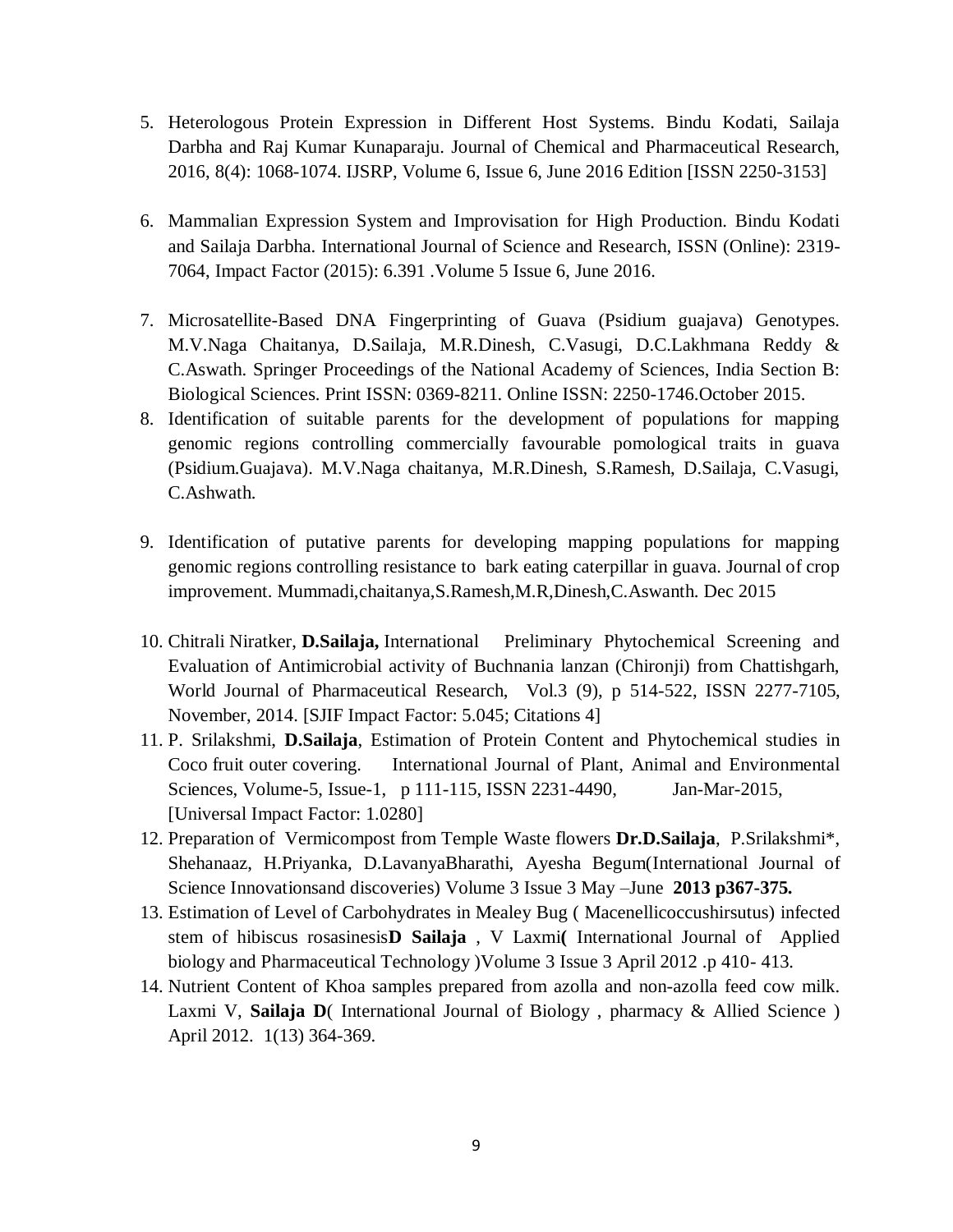- 15. Physicochemical studies in pongamia pinnate Galls infected with fungus**DSailajasrilaxmi,** (International Journal of applied Appliedbiology and Pharmaceutical Technology )Volume 2 Issue April June 2012.
- 16. Quantitative estimation of carbohydrate in insects induced and fungal infected leaf galls of pongamiapinnata**. D Sailaja** (Internatinal Journal of plant animals & environmental Sciences ) Volume 12 issue 2 April 2012.
- 17. Impact of MealeyBug, Infection on Biochemical impact of hibiscus Rosa sinesis . **D Sailaja**International Journal of applied Biology & Pharmaceutical Technology, Volume 3 Issue 2 April June 2012.
- 18. Utilization of domestic waste water treatment sludge as a fertilizer for nonedible plants and ornamental plants. Chatterjee et al, **D Sailaja** , Journal of Eco biotechnology 2012 4(2) P.no 149-150.
- 19. Isolation & Biochemical Characterization of bacteria from vegetable waste for Organic Acid Production, Mishra et al D**Sailaja** Journal of Eco Biotechnology 2012 4(2) 124-126.
- 20. Principle of materialistic Monism, **D Sailaja et al** Intr. Jr. Of Systematics & Cybernetics Volume 1 2006 P no 30.
- 21. In vivo cytogenetic action of furfural on meotic cell of mouse. **D Sailaja et al,** Environmental molecular mutagenesis Vol 14 supl 15 p no 239 1989.
- 22. In vivo cytogenetic action of 5 methyl furfural on bone marrow cells of mouse **D Sailaja**& S Subramanyam , Genome Vol 20 ( suppl) 1988 P no 272**.**

### **Conference Proceedings**

### **National**

- 1. Genotoxic Potential of furfural using multiple parameter ,**D Sailaja** , NTP report 1989- 90.
- 2. Cyptogeticevalution of action of 2 methyl furan in mouse test system , D Rathnaprabha, **D Sailaja ,** National seminar on cell biology Jan 16-18 1978 Mysore PP 52.
- 3. Cytogenetic action of 2 methyl furan on bone marrow cells of mouse D Ranaprabha ,**D Sailaja**II All india Conference on Cyology& Genetics , Dec 28-30 1988 Warangal 54-60.
- 4. In Vivo Cytogeneic response of somatic cells in mice to 2,5 Dimethyl furan D Rathnaprabha, **D Sailaja .** National Symposium on recent trends in genetic research April 28-30 1988 Hyderabad P no 44.
- 5. Response of somatic cells in mice to cumulative doses of quinine. **D Sailaja**Beaula Helen, XI national conference of Environmental mutagen Soc Feb 20-22 1986 Madras p 28-29.

# **List of research projects guiding:**